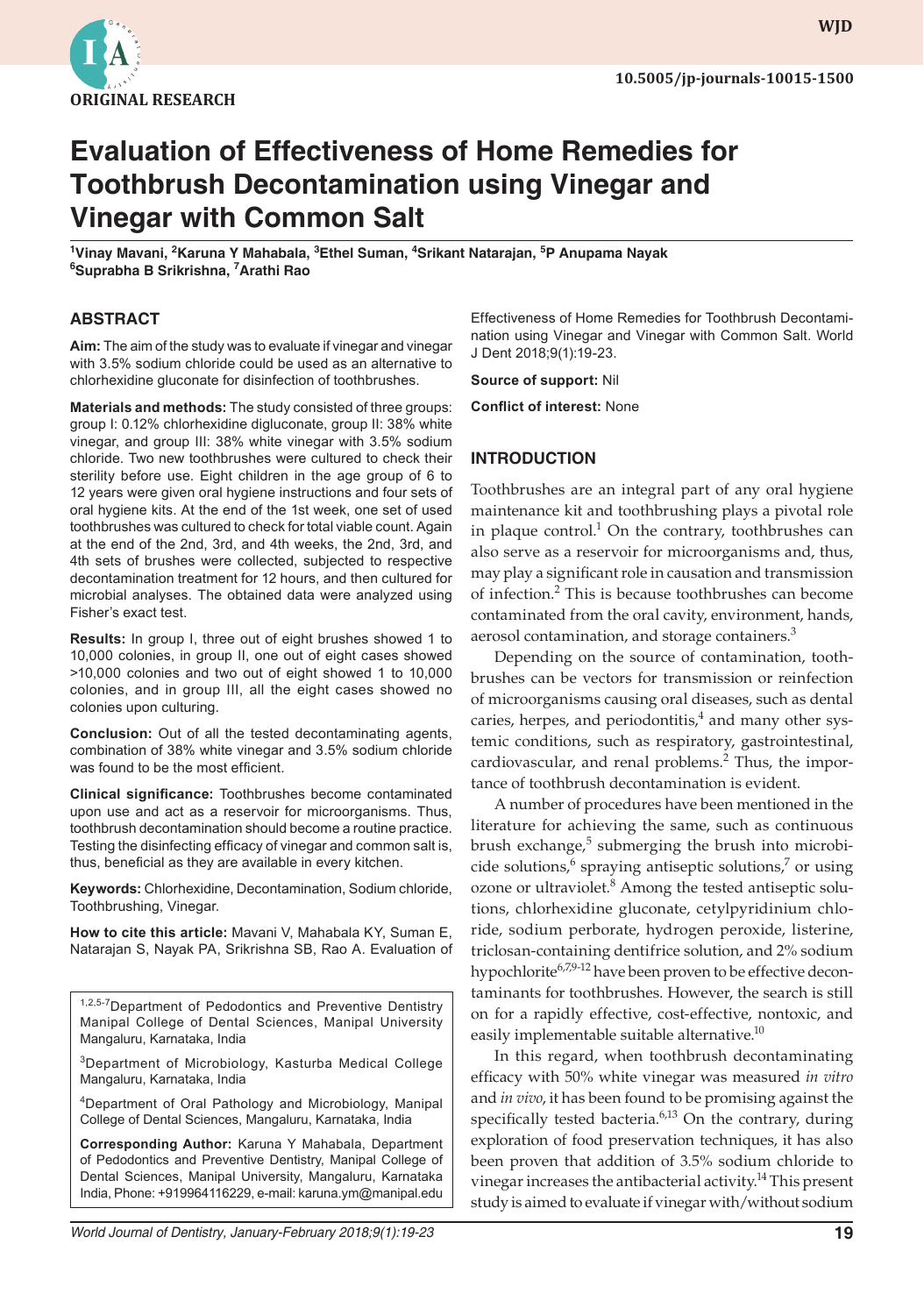#### *Vinay Mavani et al*

chloride could be used as an alternative to chlorhexidine gluconate for disinfection of toothbrushes. The effect of 38% vinegar with 3.5% sodium chloride solution was compared with 38% vinegar as well as 0.12% chlorhexidine gluconate solutions on the total viable count present on the toothbrushes. The null hypothesis for the study was set as there is no difference in the toothbrush-decontaminating efficiency of 38% white vinegar with 3.5% sodium chloride and 38% white vinegar when compared with 0.12% chlorhexidine digluconate.

## **MATERIALS AND METHODS**

This experimental *in vivo* intergroup comparative crossover study was initiated after approval from the Institutional Ethics Committee. Procedures followed in the study were in accordance with the Helsinki declaration of 1975 that was revised in 2000.

## **Sample Size**

As per the study conducted by Komiyama et al, $^6$  a group sample size of 4 achieved 89% power to detect a difference of −4,414,400.0 between the null hypothesis and the alternative hypothesis with a significance level (alpha) of 0.05 using a two-sided two-sample t-test. However, considering the possible attrition and the microbial contamination, the sample size was taken as eight per group.

The study consisted of three groups: group I: 0.12% chlorhexidine digluconate, group II: 38% white vinegar, and group III: 38% white vinegar with 3.5% sodium chloride.

# **Study Center**

The study was conducted at the Department of Pedodontics and Preventive Dentistry and Department of Microbiology.

#### **Inclusion and Exclusion Criteria**

Eight children in the age group of 6 to 12 years from a local school were selected using random sampling technique for the study. Informed consent was obtained after explaining the study purpose and the procedure to the selected children and their parents. Furthermore, permission was obtained from the headmaster of the school. Children whose general health was good, who had at least 20 natural teeth per arch, who complied with the toothbrushing instructions, and who had decayed, missing, and filled teeth/dft <5 were included in the study. Children who were on antibiotics 3 months before the study, who were undergoing orthodontic treatment, and who had removable intraoral prosthesis during the study period were excluded from the study.<sup>11,12</sup>

# **Procedure**

All the study participants were provided with four sets of oral hygiene kit containing a soft-bristled toothbrush and a fluoridated dentifrice. Before the study, two fresh toothbrushes identical to the brushes distributed among the study participants were subjected to microbial analyses to determine the total viable count, if any.

#### **Preintervention Proceedings**

All the study participants were demonstrated the standardized brushing technique by the principal investigator and were asked to brush teeth as well as tongue using a toothbrush to ensure uniformity. Instructions were given to brush twice daily (in the morning and at night using a pea-sized toothpaste) for about 2 minutes with the assigned toothpaste and toothbrush for a period of 1 week. Following brushing, they were asked to rinse their toothbrush in running tap water for 30 seconds and thereafter place the brush in an open brush holder, bristles up, outside the bathroom. After 1 week, all the study participants were instructed to bring their toothbrushes in sterile plastic pouches given to them, which were collected by the investigator. All the toothbrushes were number coded and were subjected to bacterial extraction.

#### **Bacterial Extraction**

The toothbrushes were kept immersed in nutrient broth. After three logarithmic dilutions in nutrient broth, culturing was done on nutrient agar for the total viable count. The plates were incubated at 37°C for 24 hours. The number of colonies, measured as colony-forming units, were counted and recorded. The microbial analysis was performed by the microbiologist who was blinded to the study procedure.

## **Intervention using Different Decontamination Procedures**

The same study participants were again made to brush teeth and tongue for three consecutive weeks using three new brushes (1 toothbrush for 1 week). On every 8th day, brushes were collected from them in a sterile plastic pouch. The collected contaminated toothbrushes were kept immersed in 0.12% chlorhexidine digluconate (1st week toothbrushes), 38% white vinegar (2nd week toothbrushes), and 38% white vinegar with 3.5% sodium chloride (3rd week toothbrushes) for 12 hours.

#### **Postdecontamination Microbial Analysis**

After 12 hours, the toothbrushes were again subjected to bacterial extraction as described previously to determine the efficacy of various decontamination procedures.<sup>11,12</sup>

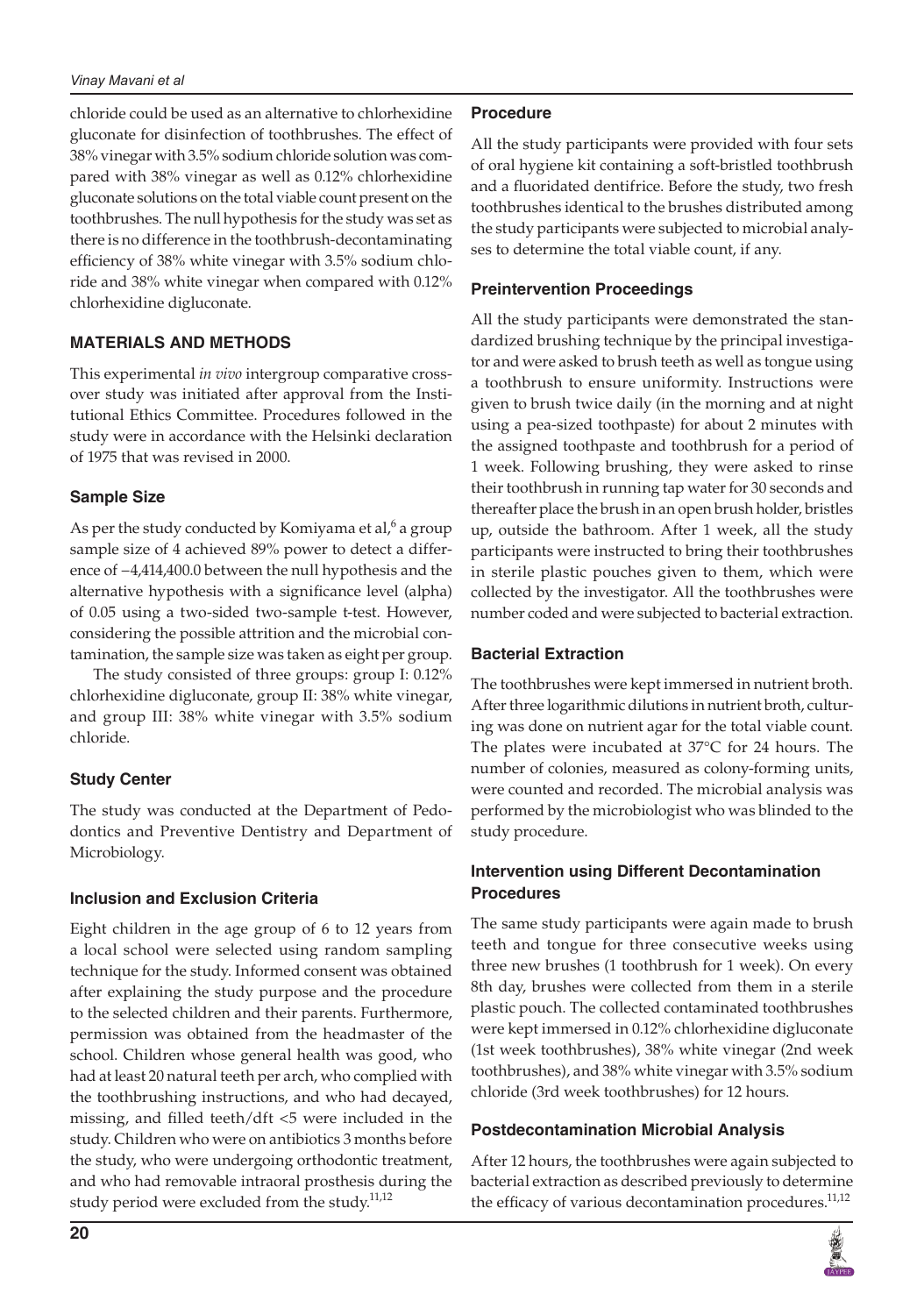# **RESULTS**

When the obtained data were analyzed using Fisher's exact test, there was a significant difference in the colony count between all the groups (p<0.001; Table 1 and Graph 1). About 83.3% of the cases showed  $>10^4$  colonies when toothbrushes were cultured without any decontamination procedure (negative control). In group I (positive control), three out of eight brushes showed 1 to 10,000

| Table 1: Groups vs colony count cross-tabulation |  |  |  |  |  |
|--------------------------------------------------|--|--|--|--|--|
|--------------------------------------------------|--|--|--|--|--|

|                                  | Colony count |                |           |       |
|----------------------------------|--------------|----------------|-----------|-------|
| Groups                           | 0            | $1 - 104$      | $>10^{4}$ | Total |
| New toothbrushes                 |              |                |           |       |
| Count                            | 2            | 0              | 0         | 2     |
| % Within colony count            | 10.0         | 0              | 0         | 5.9   |
| Group I (positive control group) |              |                |           |       |
| Count                            | 5            | 3              | 0         | 8     |
| % Within colony count            | 25.0         | 37.5           | 0         | 23.5  |
| Group II                         |              |                |           |       |
| Count                            | 5            | $\mathfrak{p}$ | 1         | 8     |
| % Within colony count            | 25.0         | 25.0           | 16.7      | 23.5  |
| Group III                        |              |                |           |       |
| Count                            | 8            | 0              | 0         | 8     |
| % Within colony count            | 40.0         | 0              | 0         | 23.5  |
| Negative control                 |              |                |           |       |
| Count                            | 0            | 3              | 5         | 8     |
| % Within colony count            | 0            | 37.5           | 83.3      | 23.5  |
| Total                            |              |                |           |       |
| Count                            | 20           | 8              | 6         | 34    |
| % Within colony count            | 100.0        | 100.0          | 100.0     | 100.0 |

colonies, whereas in group II, one out of eight cases showed  $>10^4$  colonies and two out of eight showed 1 to 10<sup>4</sup> colonies. In group III, all the eight cases showed no colonies upon culturing (Fig. 1).

## **DISCUSSION**

It has been well documented in the literature that toothbrushes are excellent locations for the growth of microorganisms,<sup>15</sup> and after each brushing, there is an actual risk of recolonization.<sup>1</sup> Contaminated toothbrushes are the major source of repeated infection of the oral cavity.<sup>11</sup> Along with a better understanding of oral diseases due to toothbrush contamination, the awareness about the association of contaminated toothbrushes and systemic infections has also increased in the recent years. Thus,



Fisher's exact test value = 20.950, p<0.001 **Graph 1:** Difference in the colony count in each group



**Figs 1A to E:** Total viable count seen on: (A) New toothbrushes; (B) negative control; (C) group I; (D) group II; and (E) group III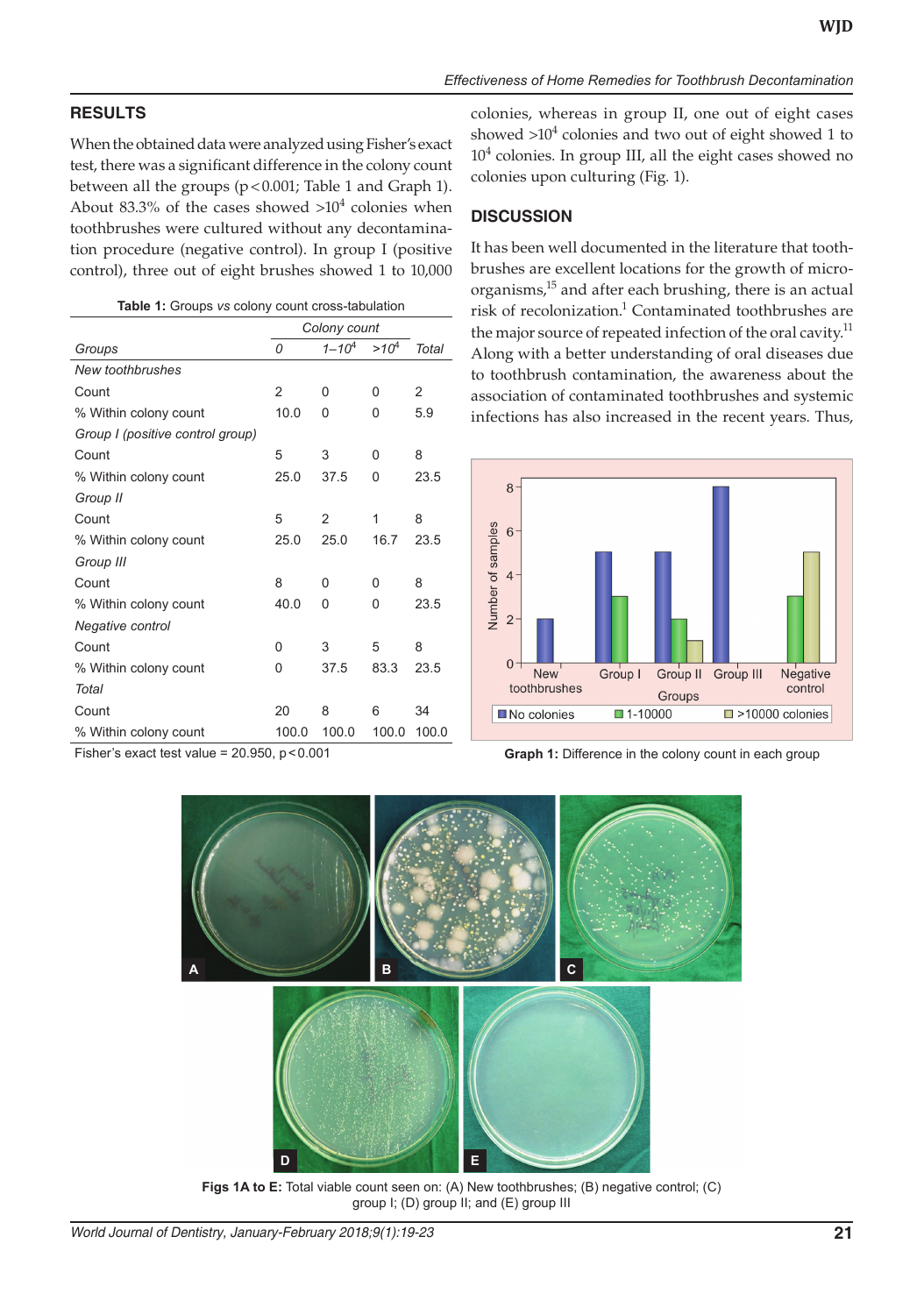various methods of toothbrush decontamination were tried.<sup>5-12</sup> Considering that the proposed methods for toothbrush disinfection reported in the literature are either expensive or cannot be easily implemented, the present study was conducted to evaluate the effectiveness of the household remedies like decontamination of toothbrushes using vinegar and vinegar with salt. We chose a cross-over study design as it has advantages over parallel study design. Since cross-over study involves within-subject comparisons, there is an increase in the precision of observations as the effect of confounding factors, such as age and dietary factors are nullified. Furthermore, a small sample size is required while doing cross-over studies.16

In the present study, when new toothbrushes were cultured to assess their level of contamination before using both, the cultured brushes were found to be sterile. However, when the negative controls (used toothbrushes without any decontamination procedure) were cultured, all the brushes showed microbial growth with 83% of the brushes having more than  $10^4$  colonies. This finding signifies that toothbrushes become contaminated following use and routinely followed storage conditions. This is in accordance with various authors, who showed the significant bacterial retention and survival on toothbrushes after use.17-19

Chlorhexidine has been used in various forms like solution and sprays for the decontamination of the toothbrushes, and found to be efficient.<sup>4,11,15</sup> Thus, we chose to use 0.12% chlorhexidine digluconate as a positive control. Results of our study showed that 0.12% chlorhexidine digluconate is effective in decontaminating the toothbrushes, thus supporting the conclusions of the previous studies.<sup>4,11,15</sup> However, in our study, 38% white vinegar and the combination of 38% white vinegar and 3.5% sodium chloride were found to be more efficient.

The vinegar is a sour and astringent liquid, the principal component of which is acetic acid. This product is inexpensive and easily available in the market. $20$  For more than 2000 years, vinegar has been used to flavor and preserve foods, heal wounds, fight infections, clean surfaces, and even to manage diabetes.<sup>21</sup> The disinfecting property of the vinegar due to the acetic acid content of it makes it useful for the treatment of oral inflammation (as mouthwash) and as an antiseptic for sores. The acetic acid is an organic acid, which is a weak acid. At neutral pH, they passively diffuse through the bacterial cell wall and dissociate into anions and protons. Discharge of the protons causes a reduction in the internal pH, which, in turn, represses the bacteria.<sup>22</sup> The antibacterial activity of vinegar against four out of five tested microorganisms inhabiting the oral cavity (*Streptococcus mutans,*

*Staphylococcus aureus, Enterococcus faecalis*, and *Candida albicans*) was found to be superior to the chlorhexidine in a study conducted by Mohammed El-Shamy et al,<sup>22</sup> and they concluded that vinegar appears to satisfy all of the criteria for antibacterial agents. When Komiyama et al<sup>6</sup> evaluated the disinfecting efficacy of 50% white vinegar as compared with 0.12% chlorhexidine digluconate, vinegar showed a significant reduction of all the tested microorganisms colonized on the toothbrush except *C. albicans*. However, they concluded that chlorhexidine was a more efficient disinfectant, which is contradicting the results of our study. This could be due to the difference in the methodology followed, where in their study, the toothbrushes were contaminated *in vitro* using artificial microbial solutions and the disinfecting ability of the solutions used was tested against specific bacteria. The present study took place under *in vivo* conditions, where toothbrushes were cultured after the children had brushed using them, and the total viable count on the brush was counted postbrushing and postdisinfection. We used 38% white vinegar as 50% white vinegar was not readily available in the Indian market. Better disinfecting ability was shown by white vinegar in our studydespite lower concentration. This showed that even 38% white vinegar can be used for disinfection of toothbrushes.

Another finding of the present study is that the combination of 38% white vinegar and 3.5% sodium chloride achieved near-total decontamination of all the toothbrushes. The addition of 3.5% sodium chloride enhanced the antibacterial action of vinegar against food-borne pathogenic bacteria including *Escherichia coli* O157:H7 in the study conducted by Entani et al.<sup>14</sup> In the presence of sodium chloride, the potential of amino compounds, which protect the bacterial cell from direct contact with antimicrobial agents, becomes weakened. Thus, these cells become more susceptible to the action of the antimicrobial agents. It has also been reported that with a higher saline concentration, a greater bacterial surface hydrophobicity may facilitate antimicrobial solution penetration or contact with the microorganism.<sup>23</sup>

Although the American Dental Association recommends to change the toothbrushes every 3 months, $^{4}$  it is not routinely followed due to psychological, economic, and environmental barriers. Thus, establishing an easy and effective method for disinfecting a toothbrush becomes important. According to the results of this study, a combination of vinegar and common salt is an effective method to disinfect the contaminated toothbrushes, which is also easy, safe, and economical. However, future studies need to be conducted using this combination at different concentrations of white vinegar and sodium chloride.